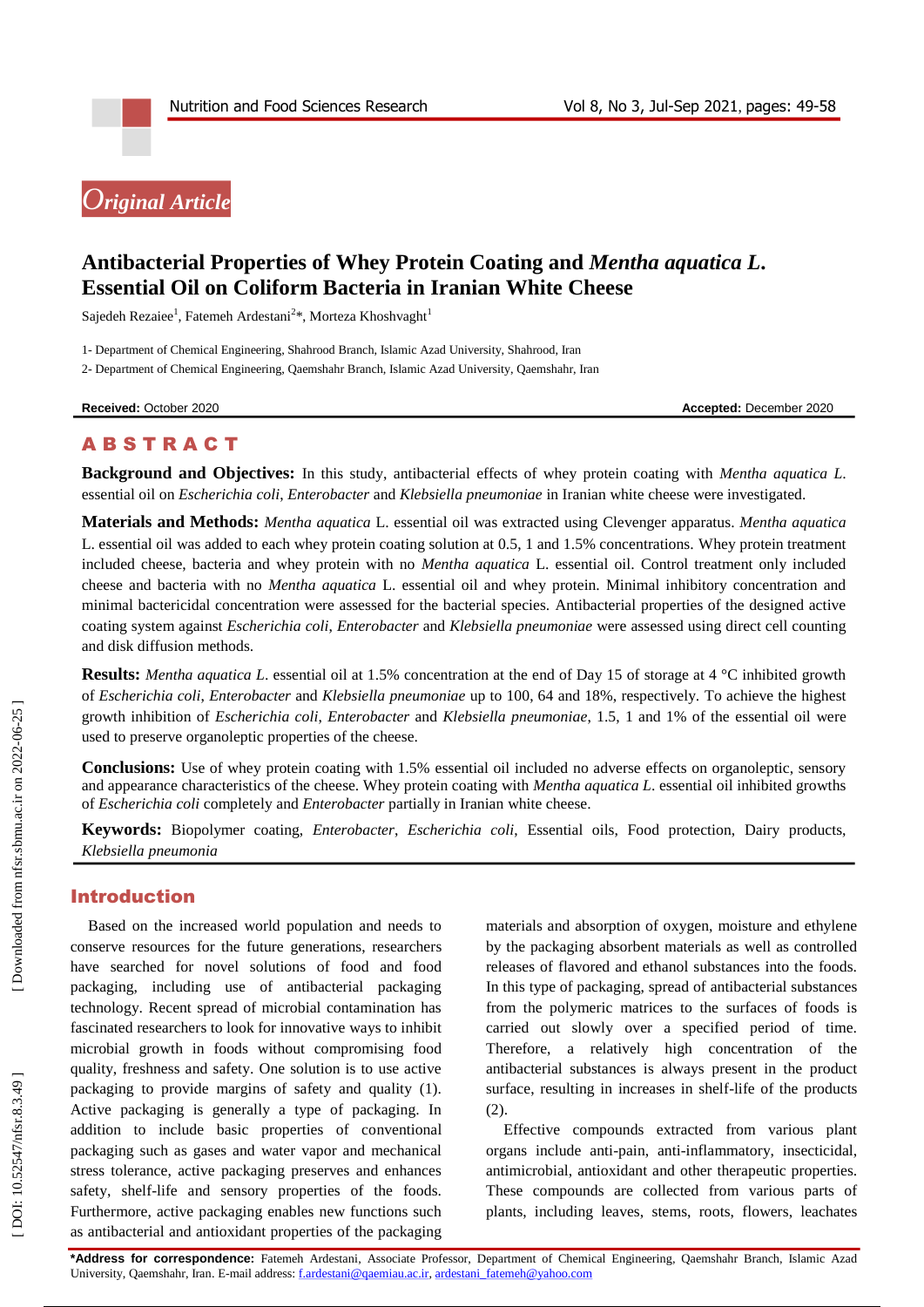and gums (3). Use of *Mentha* essential oil and whey protein coating showed more antibacterial effects on various bacteria, compared to that use of garlic and rosemary did (4). Antibacterial activity of whey protein coating and 5% *Mentha* essential oil was investigated in beef packaging (5) and traditional lighvan cheese (6) with the highest inhibitory effects on *Escherichia coli*, *Pseudomonas* and *Listeria monocytogenes*. Moreover, *Mentha* essential oil associated with chitosan coating was an effective antibacterial packaging system against *E. coli*, *Staphylococcus aureus* and *L. monocytogenes* in Iranian white cheese. Furthermore, *Teucrium polium* essential oil included similar effects against *E.coli* O157:H7 in Kishk (7, 8). Active packaging prepared using low -density polyethylene films loaded by titanium dioxide and zinc oxide nanoparticles showed significant antibacterial effects on *E. coli* (9) and *S. aureus* (10). Other plant extracts such as *Zataria multiflora* , *Laurus nobilis* and *Chamaemelum nobile* essential oils demonstrated good antibacterial properties against pathogenic *E. coli* (11, 12).

Biopolymers include advantages such as biodegradability, renewability and low costs to conventional packaging materials from synthetic polymers and petroleum derivatives. Protein coatings include good capabilities such as ductility, elasticity and oxygen permeability but are highly permeable to water and moisture. These coating are good to prevent moisture from penetrating coatings of fats; however, their resistance to oxygen passage is poor (13). Mechanical properties of these materials are poor. Addition of microbial transglutaminase to whey protein -based coatings improved their physicochemical properties, including water vapor permeability, tensile strength, elongation and solubility in water (14, 15). Coliforms are a group of Gram -negative bacteria, commonly referred to as indicators of food quality and water hygiene. These bacteria are morphologically bacilli -shaped and actually immobilized that ferment lactose when exposed to acid and gas at 35–37 °C. Coliforms are detected in aquatic, soil and vegetation environments. Moreover, these bacteria exist in feces of warm -blooded animals and their natural habitats include human and warm -blooded animal gastrointestinal tract (GIT) (16). Most *E. coli* strains are harmless; however, serotypes such as O157: H7 cause food poisoning and diarrhea and act as opportunistic pathogens, causing infections such as blood poisoning, urinary tract (UT) infections, pulmonary infections in immunocompromised people and neonatal brain infections (17). *Klebsiella* causes complicated UT infections, intra -abdominal infections, cellulitis, surgical wound infections and meningitis linked to brain and nerve surgeries (18) . *Enterobacter cloacae* and *E. aerogenes* are responsible for most of the infections caused by *Enterobacter* spp., producing clinical syndromes similar to those caused by *Klebsiella* spp. These species

play important roles in causing hospital infections (19). The aim of the current study was to assess antibacterial effects of whey protein coating containing *M. aquatica L* . essential oil against pathogenic coliforms, *E. coli*, *Enterobacter* and *K. pneumoniae* in Iranian white cheese.

# Material s and Methods

#### **Materials**

Lyophilized *E. coli* PTCC1330 (O157:H7), *Enterobacter* PTCC1291 and *K. pneumoniae* PTCC1290 from the Persian Type Culture Collection (PTCC) were provided by the Iranian Research Organization for Science and Technology, Iran. *Lactococcus lactis* subsp. *diacetylactis* and *L. lactis* subsp. *cremoris* (Chr. Hansen R 704) and rennet were purchased from Chr. Hansen (Christian Hansen, Denmark). The *M. aquatica* L. fresh leaves were collected from Mazandaran Province, Iran. Blood agar, nutrient agar and Mueller -Hinton agar were purchased from Merck, Germany. MacConkey agar and plate count agar were provided by Sigma -Aldrich, USA. Whey protein isolate powder was purchased from Alra Food Ingredient, Denmark. Food grade glycerol was provided by Merck, Germany. All other chemicals were purchased from Iranian reliable manufacturers.

## *Mentha aquatica* **L. essential oil**

The *M. aquatica* L. essential oil was prepared using Clevenger apparatus and water distillation method. The *M.*  aquatica L. fresh leaves were dried at 55 °C for 75 min using vacuum oven and were then powdered. Essential oil extraction process continued until the essential oil vapors were detected in cooling section of the apparatus and volume of the achieved essential oil was constant with no increases. Due to the organic nature of essential oils, a non polar solvent of normal hexane (1 ml) was used to increase the essential oil collection. Collected aromatic water in the pipe contained a very small quantity of the essential oil. Then, essential oil was separated from the aromatic water. At each stage of the extraction process, 150 g of dried leaves with 700 ml distilled water (DW) were poured into a glass balloon and extraction was carried out at 100 °C for 150 min. Essential oil was dehydrated with dry sodium sulfate and stored at 4  $^{\circ}$ C inside dark glass containers with aluminum cover. In general, nearly 4 g of the essential oil was achieved from 150 g of powdered mint leaves. The essential oil extraction was carried out for several times and nearly 35 g of the essential oil were prepared (9, 10).

#### **Whey protein solution**

In this study, commercial whey protein powder was used. To prepare whey protein coating solution, 5 g of whey protein were dissolved in 100 ml of DW and agitated at 100 rpm for 3 h at room temperature using magnetic stirrer (IKA pH Basic 2, Germany). Then, 2 g of glycerol were added to the solution as plasticizer, mixed for 10 min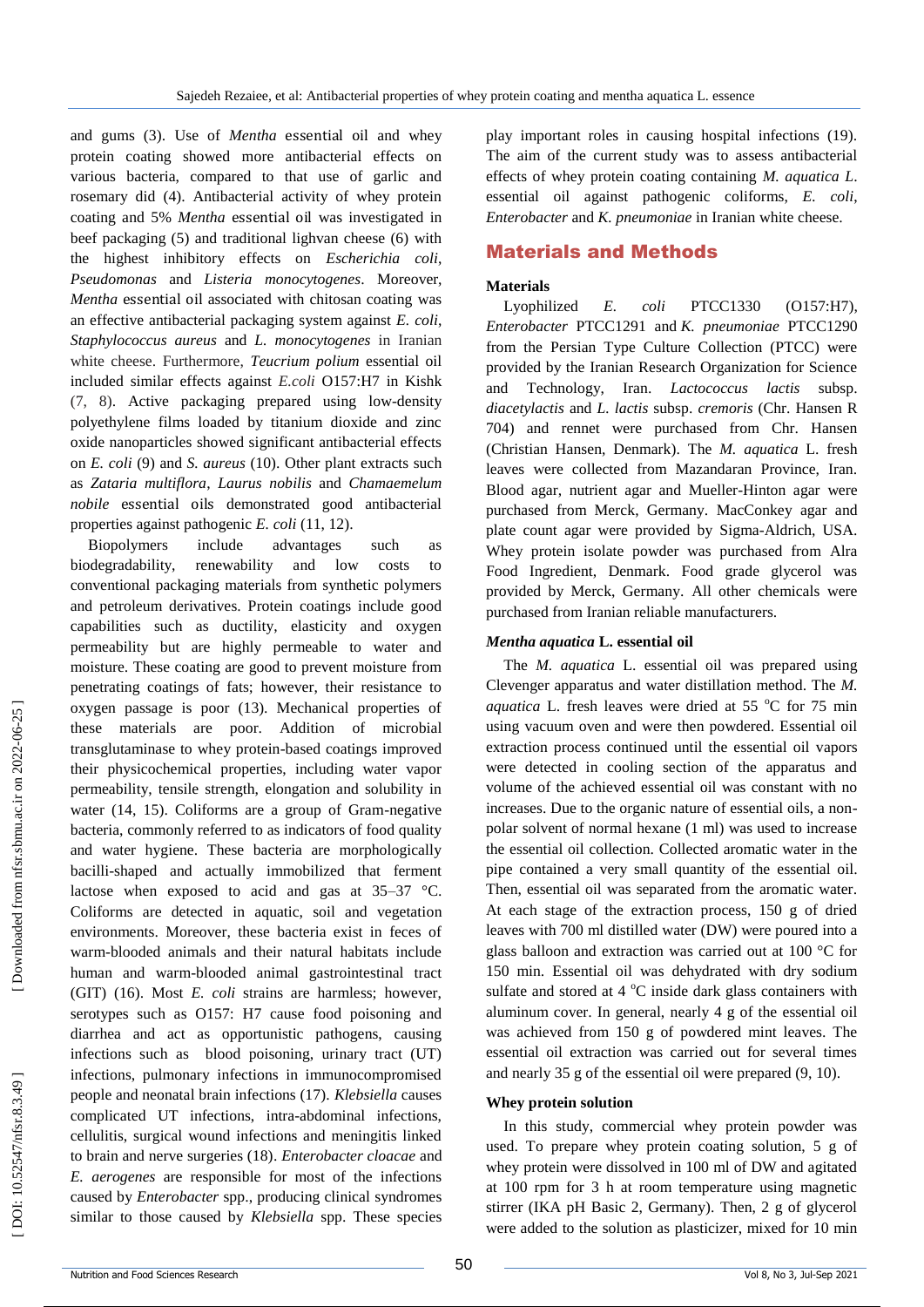using magnetic stirrer and centrifuged to remove impurities. Coating solution, including 5% of whey protein and 2% of glycerol, was heated at 80  $^{\circ}$ C for 30 min with agitation using water bath. Heating was carried out to form intermolecular disulfide bonds. The optimum coherence and flexibility of the polymeric coating depended on the formation of covalent and non -covalent cross -links. Whey protein coating was then cooled in an ice water bath to prevent excessive denaturation of the proteins until they reached 45 °C (20). Then, *M. aquatica* L. essential oil was added at 0.5, 1 and 1.5% concentrations to the whey protein coating solutions and mixed at 100 rpm for 30 min using magnetic stirrer. Control solution was prepared using similar protocol with no *M. aquatica* L. essential oil .

# **Recovering of the bacteria and preparation of fresh cultures**

To recover initial suspensions from *E. coli* PTCC1330 (O157:H7), *Enterobacter* PTCC1291 and *K. pneumoniae*  PTCC1290, contents of the vials were separately dissolved in three test tubes, containing 5 ml of sterile DW. Suspensions were cultivated immediately on slants in oblique directions as well as on a few Petri dishes of MacConkey agar, blood agar and nutrient agar for *E. coli*, Enterobacter and *K. pneumoniae*, respectively. Then, 0.1 ml of diluted bacterial suspensions petri dishes was added to the solid culture media. Petri dishes were incubated at 37 °C for 24 h until bacterial colonies appeared. These plates were then used to prepare bacterial suspensions (12). Counting of the colonies was carried out using direct cell counting method.

## **Preparation of cheese**

To ensure that milk was not contaminated with *E. coli*, *Enterobacter* and *K. pneumoniae,* samples were assessed before cheese making process. Briefly, five milk samples (each nearly 1 l) were pasteurized at 72 °C for 10 min and then cooled down to 35 °C. Microbial assessment was carried out to ensure no existence of *E. coli*, *Enterobacter*  and *K. pneumoniae* in pasteurized milk. Nearly 10<sup>5</sup> cell ml<sup>-</sup> 1 of each *E. coli*, *Enterobacter* and *K. pneumoniae* were inoculated in pasteurized milk. Then, 1% w/v of starter, including *Diacetylactis* and *L. lactis* subsp. *Cremoris* (Chr. Hansen R 704; Christian Hansen, Horsholm, Denmark) was added to the milk samples. After 30 min, 0.2% w/v of calcium chloride dissolved in 20 ml of sterile DW at 40 °C was uniformly added to the milk. After 24 h when pH reached to 5 –5.5, 0.005% w/v rennet (Christian Hansen, Horsholm, Denmark) was added to the milk and routine cheese producing steps were carried out (8) .

# **Minimal inhibitory concentration and minimal bactericidal concentration**

To assess minimal inhibitory concentration (MIC) and minimal bactericidal concentration (MBC), standard

microdilution method (NCCLS) was used (21). Briefly, 10 test tubes containing 10 ml of sterile nutrient broth and various dosages of *M. aquatica* L. essential oil of 0 –5% were used for each bacterial strain. Inhibitory effects of ten various dosages of 0, 0.05, 0.1, 0.2, 0.5, 1, 2, 3, 4 and 5% v/v *M. aquatica* L. essential oil against each bacterial strain were assessed. Samples were incubated at 37 °C for 24 h and the essential oil concentration of the plates, including the most and the least bacterial colonies, were considered as MIC and MBC, respectively.

#### **Coating the cheese samples with whey protein solution**

First, small cubic pieces of cheese, weighing approximately 30 g, were prepared using sterile sharp blades. Then, whey protein coating on the samples was carried out through submerging samples in whey protein solution using two 5 -min steps. Pieces of cheese were incubated at 10 °C for 5 h until the coating formed completely. Then, samples were transferred to the refrigerator, stored at 4 °C for 15 days and assessed every five days for the growth of *E. coli*, *Enterobacter* and *K. pneumoniae*. Samples were as follows:

1) 0.5% treatment contained cheese, bacteria and whey protein coating with a concentration of 0.5% *M. aquatica*  L. essential oil.

2) 1% treatment contained cheese, bacteria and whey protein coating with a concentration of 1% *M. aquatica* L. essential oil .

3) 1.5% treatment contained cheese, bacteria and whey protein coating with 1.5% concentration of *M. aquatica* L. essential oil .

4) Whey protein treatment contained cheese, bacteria and whey protein coating with no *M. aquatica* L. essential oil .

5) Control treatment contained cheese, bacteria with no *M. aquatica* L. essential oil and whey protein coating.

## **Antibacterial survey**

Antibacterial effects of whey protein coating and *M. aquatica* L. essential oil against *E. coli*, *Enterobacter* and *K. pneumoniae* in Iranian white cheese were assessed using two methods of direct cell counting and disk diffusion methods. In former method, surface cultivation was used to assess the microbial count of *E. coli*. A sample was removed from each treatment and assessed separately. For each sample, 5 g of cheese were dissolved in 45 ml of sterile peptone water completely homogenized. Dilutions of  $10^{-4}$  and  $10^{-3}$  were used. In general, 0.1 ml of the sample was removed with a sterile pipette and spread on a plate surface containing MacConkey agar. After 48 h of incubation at 37°C, colonies were counted. This was carried out for each treatment separately at consecutive times (every five days for 15 days). For *Enterobacter* and *K. pneumoniae*, similar protocols were used using blood agar and nutrient agar, respectively .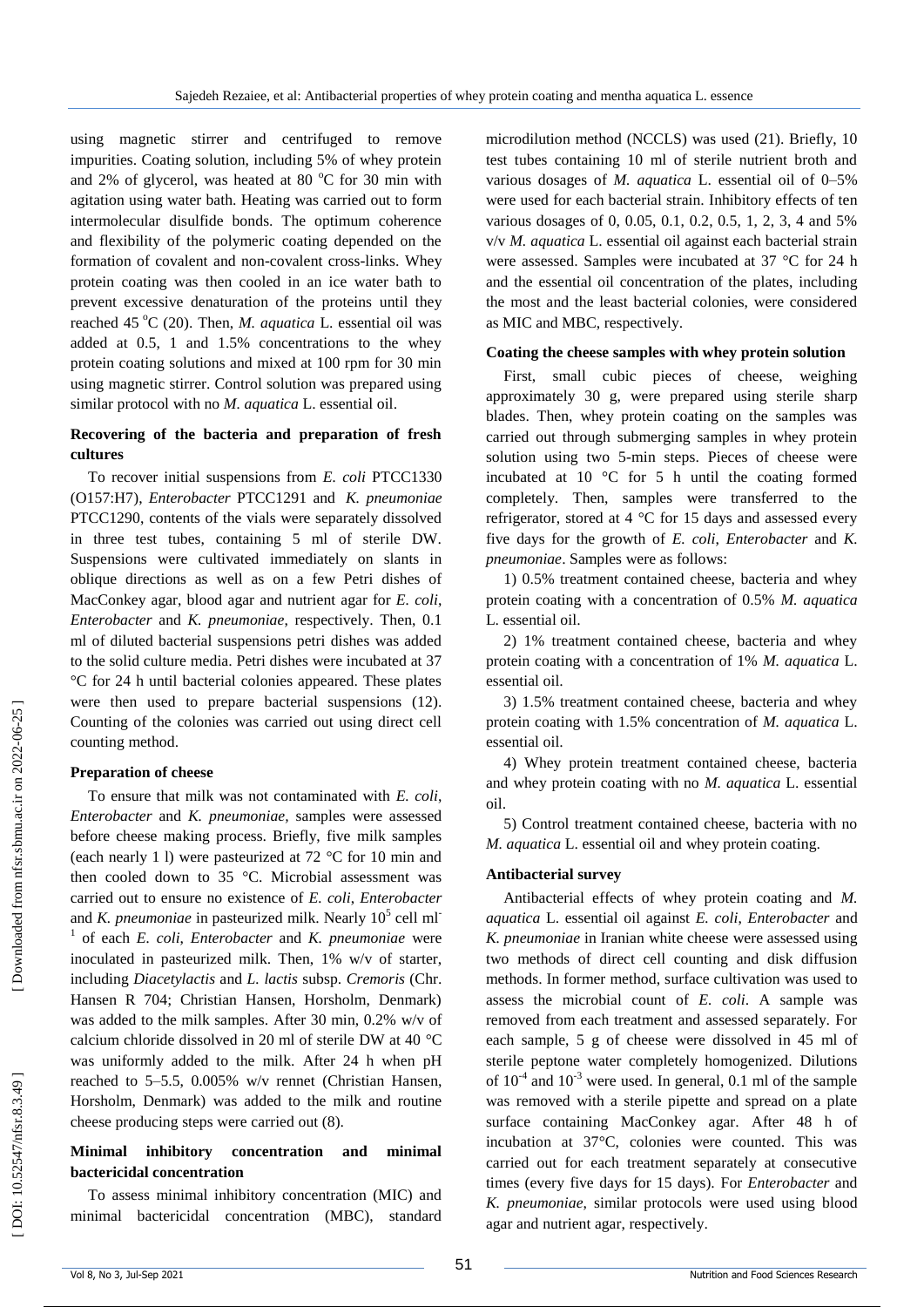In the latter method, essential oil was diluted with dimethyl sulfoxide to prepare 50, 100 and 150 mg  $ml^{-1}$ (equivalent to 0.5, 1 and 1.5%) concentrations of *M. aquatica* L. essential oil. Then, 10 μl of each solution were poured onto 6 -mm blank disks for 3 min. Bacteria were transferred to Mueller -Hinton broth (Merck, Germany) and incubated at 30 °C for 24 h. Bacterial sources were prepared through culturing incubated Mueller -Hinton broth on Mueller -Hinton agar plates (for using) and slants (for storing). Suspensions of *E. coli*, *Enterobacter* and *K. pneumoniae* in sterile saline were prepared using McFarland 0.5 Standard solution of  $1.5 \times 10^8$  bacterial units per ml (22) . Then, a uniform culture was carried out using 100 μl of the prepared suspension on the surface of Mueller - Hinton agar media. Antibacterial assessment was carried out at 37 °C for 24 h using three discs containing three concentrations of essential oil (0.5, 1 and 1.5%, respectively) as well as one disc as negative control. After incubation, inhibition zone diameters were measured and recorded. Discs containing methyl sulfoxide with no essential oil were used as negative controls (23).

#### **Organoleptic assessment**

First, small samples of cheese (nearly 10 g) were prepared. Samples were impregnated with whey protein coating and 1.5% of *M. aquatica* L. essential oil based on the highlighted method in previous sections. A group of 40 students were selected to carry out the organoleptic assessment. Each student was given various cheese samples separately and then asked about the cheese taste, odor, appearance and color.

# Results

# **Minimal inhibitory concentration and minimal bactericidal concentration**

Based on the turbidity records and bacterial cell counting methods, the essential oil doses of 0.2 and 2% were considered as MIC and MBC for *E. coli*, respectively. For *Enterobacter*, similar findings were recorded. The MIC and MBC for *Enterobacter* were reported as 0.5 and 2%, respectively. For *K. pneumoniae*, concentrations of 1 and 2% v/v *M. aquatica* L. essential oil were reported as MIC and MBC, respectively.

## *Escherichia coli* **growth inhibition**

In this study, number of live bacteria in each treatment was compared to the number of bacteria in control sample. To assess decreases in live bacterial number in treatment of 1% essential oil after 10 days of storage, number of live bacteria in this treatment was compared to the number of live bacteria in control sample on Day 1. Similarly, all samples and controls were compared to control sample on Day 1. Number of live *E. coli* in control on Day 1 was 5.6  $\times$  10<sup>5</sup> CFU/g. After 5 days of storage at 4°C, number of *E*. *coli* per gram of cheese sample decreased as 23.83, 34.75

and 41% and respectively reached  $4.25 \times 10^5$ ,  $3.64 \times 10^5$ and  $3.30 \times 10^5$  CFU/g in treatments of 0.5, 1 and 1.5% essential oil, compared to control. On Day 10 of storage at 4 °C, decreases of 47.14, 61.1 and 83% were recorded for the treatments of 0.5, 1 and 1.5% essential oil, respectively. Number of *E. coli* cells respectively reached  $2.96 \times 10^5$ ,  $2.18 \times 10^5$  and  $0.95 \times 10^5$  CFU/g in treatments of 0.5, 1 and 1.5% essential oil. After 15 days of storage at 4 °C, number of *E. coli* per gram of cheese sample decreased as 59.1, 75 and 98% and respectively reached  $2.29 \times 10^5$ ,  $1.4 \times 10^5$  and  $0.11 \times 10^5$  CFU/g in treatments of 0.5, 1 and 1.5% essential oil, compared to control (Fig. 1). The initial *E. coli* population in control was  $5.65 \times 10^5$  CFU/g, which increased to  $5.88 \times 10^5$  CFU/g after 5 days. At the end of Day 10, number of *E. coli* in control reached  $5.15 \times 10^5$ CFU/g and decreased to  $4.82 \times 10^5$  CFU/g at the end of the storage time (Day 15), decreasing of almost 14% compared to Day 1 (Fig. 1). Figure 1 shows the inhibitory growth rate of *E. coli* in each treatment at various time intervals, compared to control as well as antibacterial properties of whey protein coating and *M. aquatica* L. essential oil against *E. coli* PTCC1330 (O157:H7 ) .



**Figure 1**. *Escherichia. coli* PTCC1330 (O157:H7 ) growth inhibition in Iranian white cheese using various doses of *Mentha aquatica* L. essential oil and whey protein coating within 15 days of storage at 4 °C

#### *Enterobacter* **growth inhibition**

Number of the live bacteria in each treatment in each time interval was compared to the number of *Enterobacter* in control on Day 1. Similarly, all samples and controls were compared to control on Day 1. The approximate number of live *Enterobacter* on Day 1 was  $6.2 \times 10^5$ CFU/g. After 5 days of storage at 4 °C, number of *Enterobacter* decreased as 15, 18.06 and 23.55% and respectively reached  $5.27 \times 10^5$ ,  $5.08 \times 10^5$  and  $4.74 \times 10^5$ CFU/g in treatments of 0.5, 1 and 1.5% essential oil, compared to control. On Day 10 of storage at 4  $°C$ , decreases of 42.26, 59.2 and 62.1% were recorded for the **Example 1.5% essence**<br> **E.5. 2.5.**<br> **E.6.**<br> **E.6.**<br> **E.6.**<br> **E.6.**<br> **E.6.**<br> **E.6.**<br> **E.6.**<br> **E.6.**<br> **E.6.**<br> **E.6.**<br> **E.6.**<br> **E.6.**<br> **E.6.**<br> **E.6.**<br> **E.6.**<br> **E.6.**<br> **E.6.**<br> **E.6.**<br> **E.6.**<br> **E.6.**<br> **E.6.**<br> **E.6.**<br> **E.6.**<br>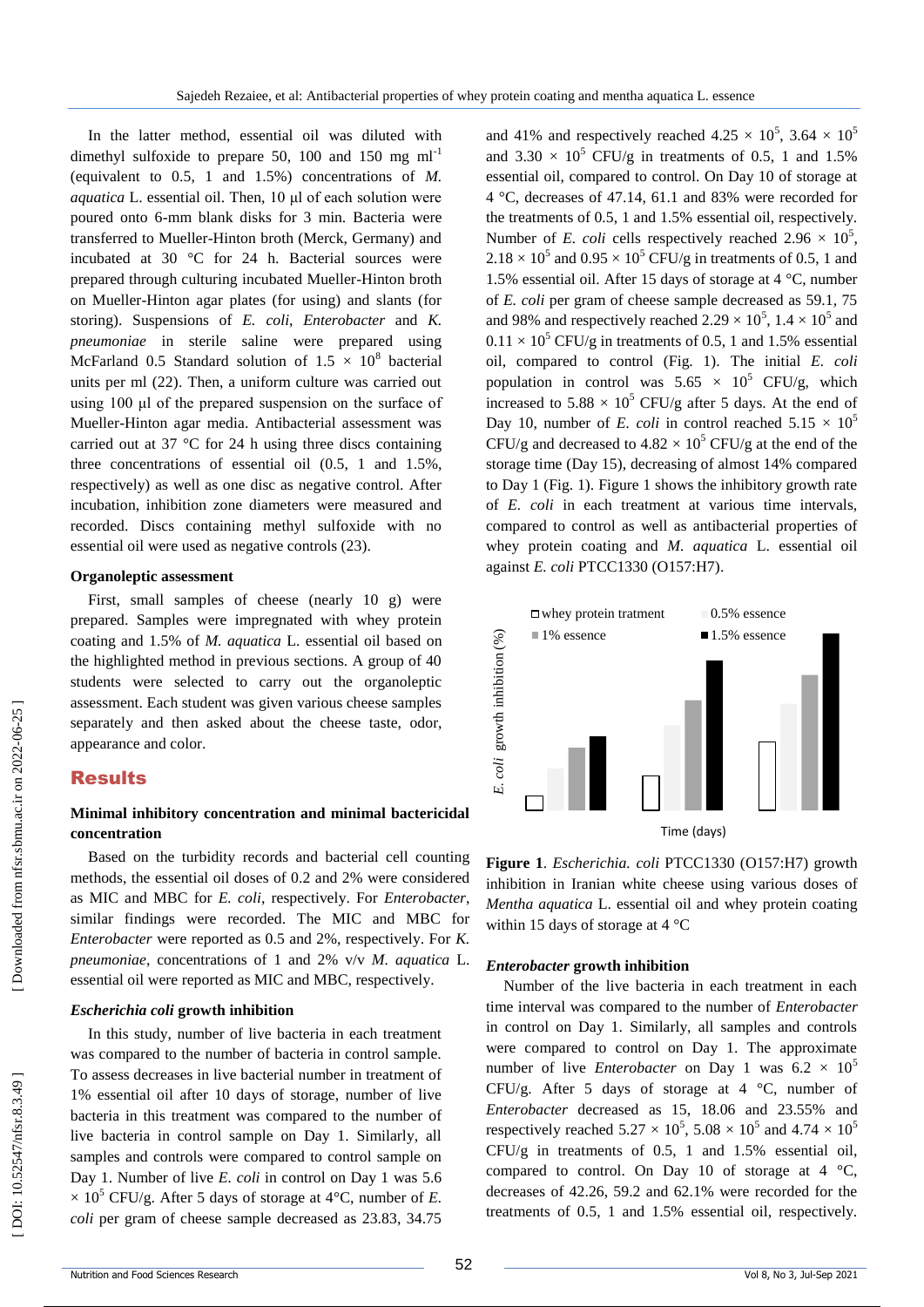Number of *Enterobacter* cells in treatments of 0.5, 1 and 1.5% essential oil reached  $3.58 \times 10^5$ ,  $2.53 \times 10^5$  and  $2.35$  $\times$  10<sup>5</sup> CFU/g, respectively. After 15 days of storage at 4 °C, number of *Enterobacter* per gram of cheese sample decreased as 44, 61.3 and 64% and respectively reached  $3.47 \times 10^5$ ,  $2.4 \times 10^5$  and  $2.23 \times 10^5$  CFU/g in treatments of 0.5, 1 and 1.5% essential oil, compared to control (Fig. 2). For whey protein treatment, number of *Enterobacter* cells reached  $5.86 \times 10^5$  CFU/g and recorded a 5.48% decrease after 5 days of storage at 4 °C, compared to control. On Day 10, the mean number of *Enterobacter* in whey protein treatments decreased by 13%, compared to control and the number of live bacteria reached  $5.39 \times 10^5$  CFU/g. This reached  $4.28 \times 10^5$  CFU/g on Day 15, which showed a decrease of 31% (Fig. 2). The initial live cells of *Enterobacter* in control included  $6.2 \times 10^5$  CFU/g, which increased to  $6.68 \times 10^5$  CFU/g after five days. However, the initial live cells of *Enterobacter* decreased to  $5.87 \times 10^5$ CFU/g at Day 10 and  $5.64 \times 10^5$  CFU/g at the end of the storage time (Day 15) with a decrease of almost 9%, compared to Day 1 (Fig. 2). Figure 2 represents the antibacterial effects of whey protein coating and *M. aquatica* L. essential oil against *Enterobacter* PTCC1291 in various treatments and time.



**Figure 2**. *Enterobacter* PTCC1291 growth inhibition in Iranian white cheese using various doses of *Mentha aquatica* L. essential oil and whey protein coating within 15 days of storage at 4 °C

## *Klebsiella pneumoniae* **growth inhibition**

The initial number of live bacteria of *K. pneumoniae* in control on Day 1 was  $4.78 \times 10^5$  CFU/g, which increased to  $5.26 \times 10^5$  CFU/g after five days. However, this decreased to  $4.42 \times 10^5$  CFU/g on Day 10 and  $4.32 \times 10^5$  CFU/g at the end of the storage time (Day 15), a decrease of almost 9.6% compared to Day 1 (Fig. 3). The reason was exactly similar to that previously stated for *E. coli* and *Enterobacter*. Figure 3 shows the antibacterial properties of various doses of *M. aquatica* L. essential oil with whey

protein coating against *K. pneumoniae* PTCC1290 within 15 days of storage at 4 °C.



**Figure 3**. *Klebsiella pneumoniae* PTCC1290 growth inhibition in Iranian white cheese using various doses of *Mentha aquatica* L. essential oil and whey protein coating within 15 days of storage at 4 °C

After a 5 -day storage of the whey protein treatment at 4 °C, number of *K. pneumoniae* cells reached  $4.67 \times 10^5$ CFU/g and recorded a 2.2% decrease, compared to control. On Day 10, the mean number of *K. pneumoniae* in the whey protein treatment decreased by 8.32%, compared to control and the number of live bacteria reached  $4.38 \times 10^5$ CFU/g. This reached  $4.28 \times 10^5$  CFU/g on Day 15, which showed a decrease of 10.4% (Fig. 3).

#### **Disk diffusion experiments**

Mean diameters of the inhibition zones of *E. coli*, *Enterobacter* and *K. pneumoniae* using only whey protein coating with no essential oil (treatment no. 4) were reported as 5.24, 3.01 and 2.14 mm, respectively. Using 0.5% of the essential oil could cause increases of 98.85% in *E. coli* inhibition zone. A 153.82% increase in the inhibition zone was recorded for *Enterobacter*, using 0.5% essential oil with whey protein coating. For *K. Pneumoniae*, no enhancement was seen when 0.5% of the essential oil was used in the antibacterial coating system (Table 1). At the concentration of 1% essential oil, values increased by 152.48, 245.18 and 65.42% for *E. coli*, *Enterobacter* and *K. pneumoniae*, respectively. Using essential oil at a concentration of 1.5%, maximum mean diameters of the inhibition zones were achieved and 261.07, 261.46 and 68.22% increases were respectively reported for *E. coli*, *Enterobacter* and *K. pneumoniae*, compare to control (Table 1).

# **Organoleptic and sensory characteristics of the treatments**

As data show in Table 2, 85% of acceptance were achieved for taste and odor and 100% of acceptance for appearance and color of the products.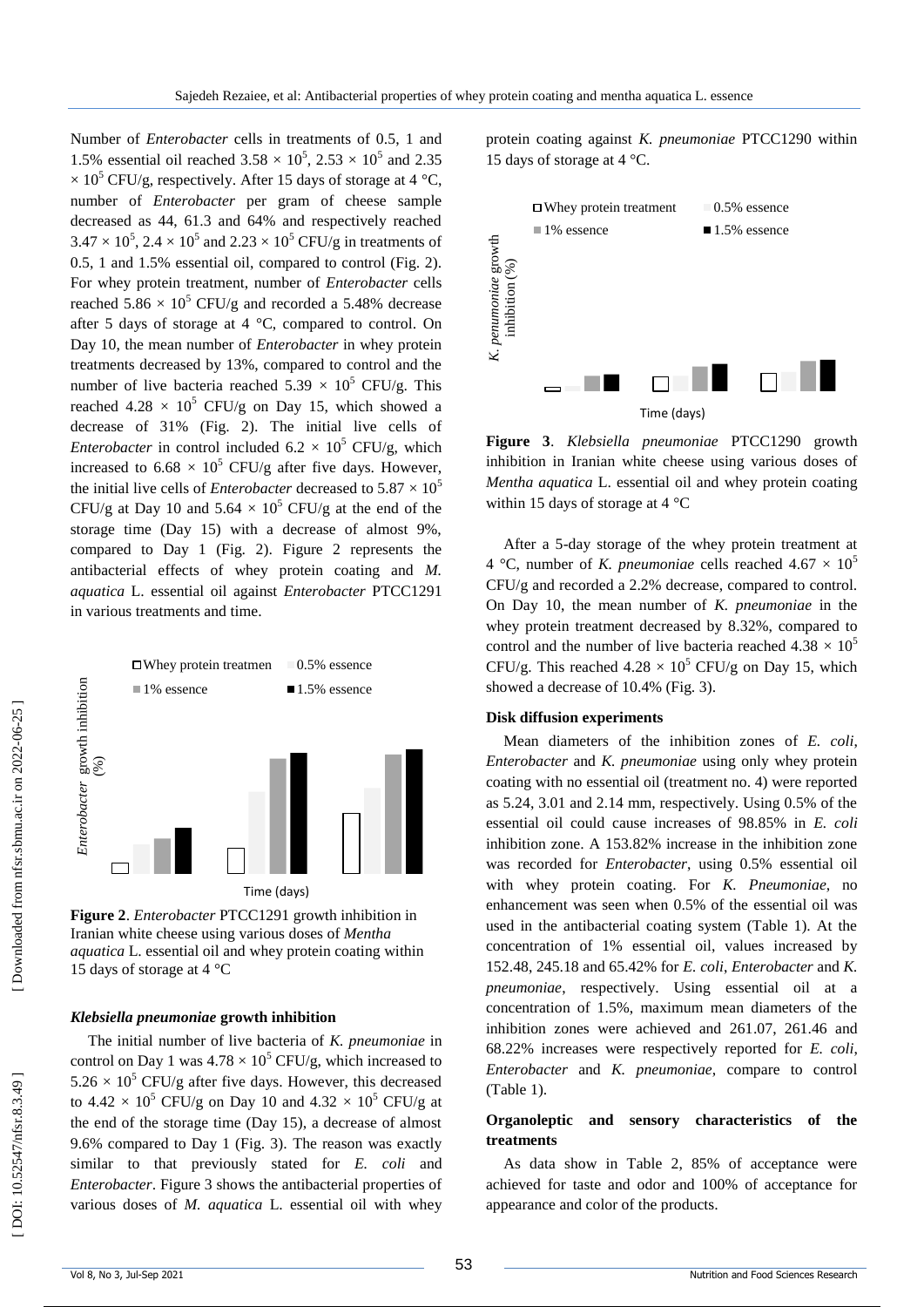| Treatment Number | Mean diameter of the    | Mean diameter of the     | Mean diameter of the      |  |
|------------------|-------------------------|--------------------------|---------------------------|--|
|                  | inhibition zone for $E$ | inhibition zone for      | inhibition zone for $K$ . |  |
|                  | <i>coli</i> (mm)        | <i>Enterobacter</i> (mm) | <i>pneumoniae</i> (mm)    |  |
|                  | $10.42\pm0.43$          | $7.64\pm0.27$            | $2.06\pm0.13$             |  |
|                  | $13.23 \pm 0.06$        | $10.39\pm0.12$           | $3.54\pm0.08$             |  |
|                  | $18.92 \pm 0.04$        | $10.88 \pm 0.71$         | $3.60 \pm 0.33$           |  |
| 4                | $5.24 \pm 0.65$         | $3.01 \pm 0.18$          | $2.14\pm0.20$             |  |
|                  |                         |                          |                           |  |

**Table 1**. Mean diameters of the inhibition zones of *Escherichia coli* PTCC1330 (O157:H7), *Enterobacter* PTCC1291 and *Klebsiella pneumoniae* PTCC1290 using various *Mentha aquatica* L. essential oil doses and whey protein coating

**Table 2** . Organoleptic assays of the Iranian white cheese containing 1.5% of *Mentha aquatica* L. essential oil

| Organoleptic factor | Positive comments No.<br>(from 40 tester) | Positive comments<br>$(\%)$ | Negative comments No.<br>(from 40 tester) | Negative comments<br>(%) |
|---------------------|-------------------------------------------|-----------------------------|-------------------------------------------|--------------------------|
| Taste               | 34                                        | 85%                         |                                           | 15%                      |
| Odor                | 34                                        | 85%                         |                                           | 15%                      |
| Color               | 40                                        | 100%                        |                                           |                          |
| Appearance          | 40                                        | 100%                        |                                           |                          |

# **Discussion**

For MIC and MBC of *E. coli*, Carvalho et al. (2018) reported MIC of 0.39% for pepper mint essential oil against *E. coli* ATCC25922 (24). In the present study, 0.2% essential oil dose was reported as MIC value. Based on the achieved values of MIC and MBC for the bacterial strains, concentrations of 0.5, 1 and 1.5% of *M. aquatica* L. essential oil were considered for the antibacterial assessment in this study. Due to the numerous reports on cheese contamination with *E. coli*, effects of *M. aquatica* L. essential oil on the bacteria from the Iranian white cheese were studied in the present study. Hygiene of the foods in terms of their microbial load and shelf -life depends on the decrease of the primary food contamination and preventing or limiting growth of the bacterial population. Based on the results, *M. aquatica* L. essential oil showed acceptable antibacterial effects at various doses. In treatment of 1.5% *M. aquatica* L. essential oil, growth of *E. coli* was almost stopped completely on Day 15. In whey protein treatment, the mean number of *E. coli* cells decreased by 8% after five days of storage at 4  $°C$ , compared to control. Moreover, number of the bacteria reached  $5.15 \times 10^5$  CFU/g. On Day 10, the mean number of *E. coli* in whey protein treatment decreased by 19.1%, compared to control. Furthermore, number of the live bacteria reached 4.53  $\times$  10<sup>5</sup> CFU/g. This reached 3.47  $\times$  10<sup>5</sup> CFU/g on Day 15, which showed a decrease of 38% (Fig. 1). The major reason for increases in number of the bacteria in control sample after five days was linked to growth and proliferation of the bacteria in cheese samples and process of the bacterial logarithmic growth. After five days, number of the live bacteria gradually decreased, which was a natural phenomenon in bacterial cell population. The most important reason could be linked to changes in the cheese pH.

Based on the results, use of 0.5% *M. aquatica* L. essential oil with whey protein coating could inhibit *E. coli* growth in Iranian white cheese by up to 60% after 15 days of storage at 4 °C. However, only up to 38% of the bacterial growth were inhibited during this time using whey protein coating with no *M. aquatica* L. essential oil . In control sample (with no whey protein coating or *M. aquatica* L. essential oil), inhibition of *E. coli* growth after 15 days of storage at 4 °C was normally seen up to 14%. Therefore, it can be concluded that the presence of whey protein coating and *M. aquatica* L. essential oil included significant antibacterial effects against *E. coli* PTCC1330 (O157:H7) in Iranian white cheese. By increasing the concentration of *M. aquatica* L. essential oil from 0.5 to 1.5%, inhibition rate of the bacterial growth increased significantly. As the concentration of essential oil increased from 0.5 to 1%, inhibition rate of the bacterial growth increased from 59 to 75%. With the increase of essential oil concentration from 1 to 1.5%, inhibition rate of the bacterial growth increased from 75 to 98%. At 1.5% of the essential oil, growth of *E. coli* was completely inhibited. Antibacterial properties of α -pinene, one of the most important chemicals of *M. aquatica* L., against *E. coli* have been reported by the researches (25). Karim and Bonyadian (2004) studied antimicrobial effects of volatile oils of thyme (*Thmus Vulgaris*), tarragon (*Arlemisia dracunculus*), caraway seed (*Caram Carvi*), penny royal (*M. pulgium*) and peppermint (*M. piperita*) on *E. coli* in Iranian white cheese (26). They reported that thyme included the highest antimicrobial effects on *E. coli*. After seven days of incubation with 0.3 and 0.4% concentrations of *M. piperita* essential oil, 40 and 46% decreases were respectively achieved in *E. coli* cell number; similar to those achieved in the present study. Moreover, significant antibacterial effects of *M. aquatica* L. extract (27) and M. piperita L. essential oil (28) on *E. coli* were reported.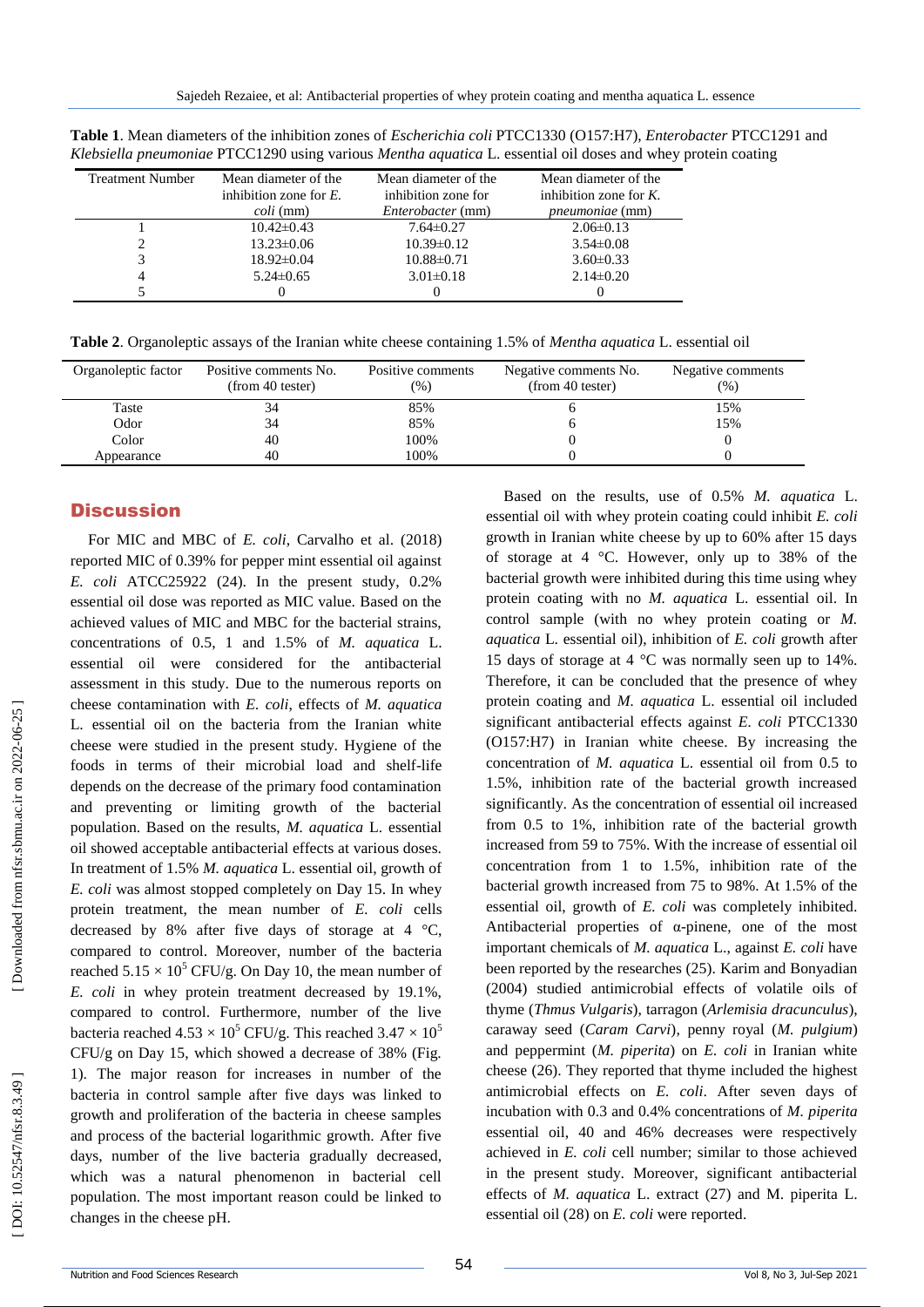Results of culturing and counting live *Enterobacter* PTCC1291 in various treatments showed that use of whey protein coating with *M. piperita* essential oil in various doses included antibacterial effects in inhibiting growth of the coliformic bacteria such as *E. coli*. In treatment of 1.5% *M. piperita* essential oil on Day 15, growth of *Enterobacter* was inhibited by 64%. Results showed no significant differences between the concentrations of 1 and 1.5% of *M. piperita* essential oil in inhibiting growth of *Enterobacter*  on Days 5, 10 and 15. Moreover, no significant differences were observed in effects of storage time on decreasing number of live bacteria between Days 10 and 15 in each of the essential oil doses. In general, it could be concluded that the antibacterial effect of *M. piperita* essential oil against *Enterobacter* PTCC1291 was much less than that against *E. coli* . The initial live cells of *Enterobacter* in control increased after five days. However it decreased at the end of the storage time (Day 15) by almost 9%, compared to Day 1 (Fig. 2). The reason of this was quite similar to that of *E. coli* .

Results of this study indicated that *Enterobacter* PTCC1291 was more resistant than *E. coli* PTCC1330 (O157:H7). Results of this section showed that an inhibition factor of 44% could be achieved for *Enterobacter* proliferation rate after 15 days of storage at 4 °C using 0.5% of *M. aquatica* essential oil with whey protein coating. Without the presence of *M. aquatica* essential oil and by use of whey protein alone, growth of the bacteria was inhibited up to 31%. Antibacterial effects of *M. aquatica* essential oil and whey protein coating were milder for *Enterobacter* than *E. coli*. In control samples, inhibition of the bacterial growth was naturally observed up to 9% after 15 days of storage at 4 °C. Therefore, it could be concluded that the presence of whey protein coating included significant effects on inhibition of *Enterobacter*  growth in Iranian white cheese. However, effects of *M. aquatica* essential oil at 0.5% on inhibiting the growth of these bacteria were not significant. With increases in concentration of the essential oil from 0.5 to 1%, inhibition rate of the bacterial growth increased significantly from 44 to 61%. However, increasing concentration of the essential oil from 1 to 1.5% did not include significant effects on increasing antibacterial properties of the essential oil. The essential oil ability to inhibit the bacterial growth increased by only 3% from 61 to 64%. Use of whey protein and *M. aquatica* essential oil up to 60% could inhibit growth of *Enterobacter* in cheese samples. Although antibacterial effects of the whey protein and *M. aquatica* essential oil on *Enterobacter* were not as significant as their effects on *E. coli*, comparing growth inhibition of *Enterobacter* in control (no whey protein coating and essential oil) with the coated sample with 5% of the essential oil, use of whey protein coating and 1.5% of essential oil inhibited growth of *Enterobacter* in cheese samples by nearly seven times.

The bridged bi-cyclic monoterpenes such as  $\alpha$ -pinene and β -pinene as two important ingredients of *M. aquatica* essential oil included significant antibacterial activities (29). Studies by Ferhat et al. (2017) showed considerable antibacterial properties of *M. aquatica* L. extract on *E.*  **aerogenes (27).**

Studies on the effects of various doses of *M. aquatica* essential oil with whey protein coating on *K. pneumoniae* growth inhibition indicated that the designed antibacterial system included a little antibacterial effects against the bacteria. In principle, *K. pneumoniae* is one of the most resistant bacteria that are resistant to several antibiotics (30). Results of this study showed that *M. aquatica* essential oil could not inhibit growth of the bacteria in cheese samples to acceptable levels. Based on the results of storage at 4 °C on Day 5, viable cells of *K. pneumoniae* decreased as 2.93, 8.99 and 9.8% and reached  $4.64 \times 10^5$ ,  $4.35 \times 10^5$  and  $4.31 \times 10^5$  CFU/g respectively in treatments of 0.5, 1 and 1.5% essential oil, compared to control. After 10 days of storage at 4 °C, decreases of 8.99, 14.4 and 15.9% were recorded for the treatments of 0.5, 1 and 1.5% essential oil, respectively. Moreover, number of *K. pneumoniae* cells reached  $4.35 \times 10^5$ ,  $4.09 \times 10^5$  and  $4.02 \times$ 10 <sup>5</sup> CFU/g, respectively in treatments of 0.5, 1 and 1.5% essential oil. After 15 days storage at 4 °C, number of *K. pneumoniae* decreased as 11.2, 17.57 and 18.41% and reached 4.24  $\times$  10<sup>5</sup>, 3.94  $\times$  10<sup>5</sup> and 3.90  $\times$  10<sup>5</sup> CFU/g respectively in treatments of 0.5, 1 and 1.5% essential oil, compared to control (Fig. 3).

In various treatments with various doses of *M. aquatica* L. essential oil and whey protein coating, no significant differences were seen in number of live *K. pneumoniae* and its inhibition growth rate. These results suggested that use of whey protein and *M. aquatica* L. essential oil did not include significant effects on growth inhibition of *K. pneumoniae*. In fact, it seems that the presence of whey protein coating and various concentrations of *M. aquatica* L. essential oil mildly accelerated decreases in number of live bacteria in consecutive days of storage, compared to decreases in number of live bacteria in control. Furthermore, a small decreases were reported in number of live cells of *K. pneumoniae* at the end of Day 15 of incubation. At the concentrations of 1 and 1.5% essential oil, decreases in number of live bacteria respectively were 17.57 and 18.41% after 15 days, which were almost twice the decreases of live bacteria in control. Therefore, results of the experiments in this section demonstrated that whey protein coating and *M. aquatica* L. essential oil were not good options for inhibiting growth of *K. pneumoniae* in Iranian white cheese. A review of results achieved in this section revealed that using a concentration of 0.5% essential oil with whey protein coating resulted in only 11% inhibition of the bacterial growth in cheese samples after 15 days of incubation at 4 °C. However, if essential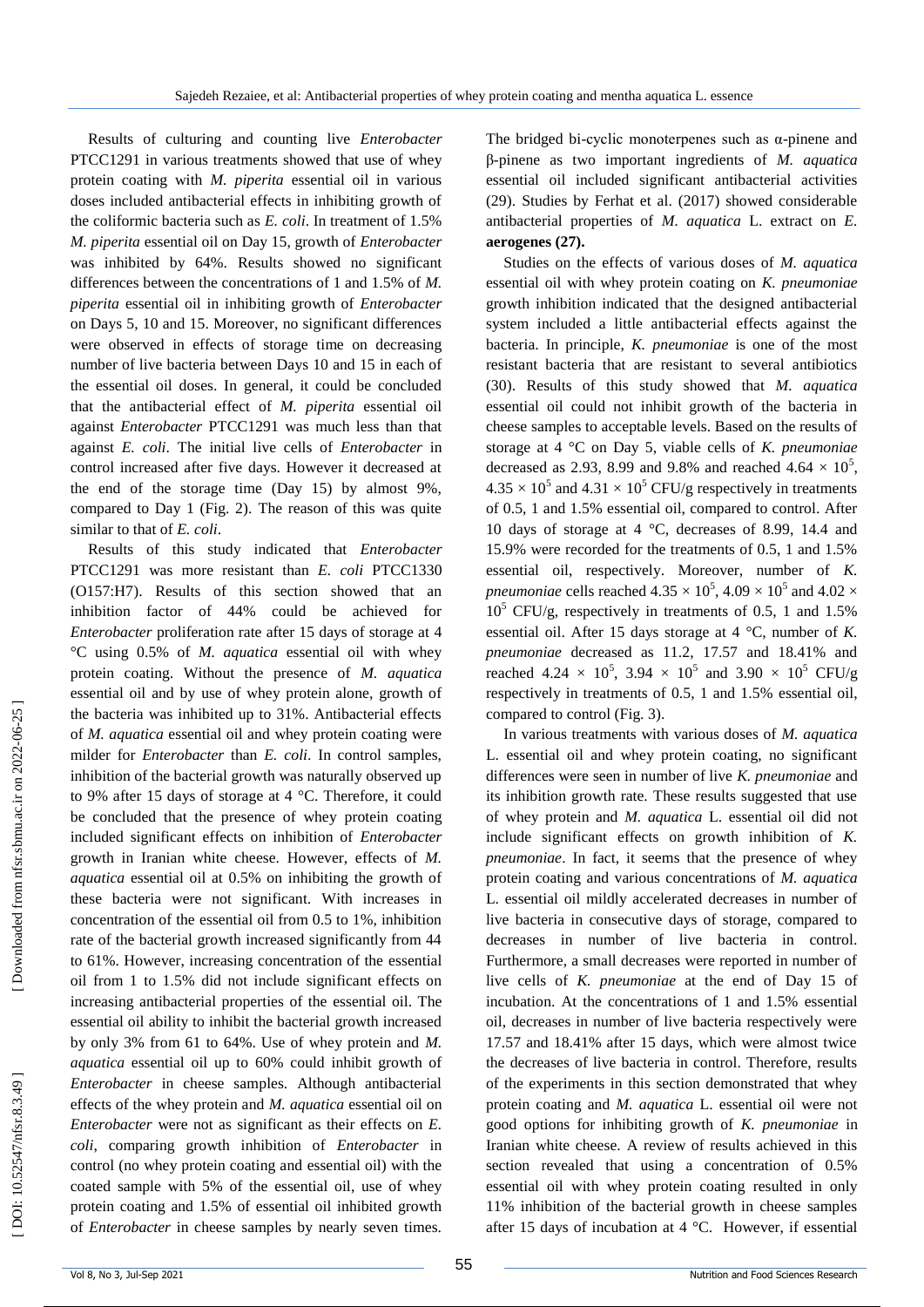oil was not used and only whey protein coating was used, the bacterial growth was inhibited up to 10.4%. Presence of 0.5% essential oil did not include overall antibacterial effects on the bacteria. Since inhibition of the bacterial growth in control (with no coating and essential oil) was nearly 10% after 15 days of storage at 4°C (natural inhibition), it could be concluded that use of whey protein coating included no effects on the bacterial growth inhibition. By increasing concentration of the essential oil from 0.5 to 1 and 1.5%, inhibition rate of the bacterial growth did not increase significantly, reaching from 11 to 18%. Comparison of the bacterial growth inhibition of *K. pneumoniae* in control with whey protein coated sample and 1.5% of the essential oil indicated that use of these techniques caused only a two -time inhibition in the bacterial growth. However, other researchers reported good antibacterial properties of *M. aquatica* L. extract (27) and **M. piperita** L. essential oil (28) on *K. pneumonia* .

Antibacterial effects of essential oil extracted from *M. aquatica* L. leaves with biopolymer coating of whey protein on *E. coli* PTCC1330 (O157:H7), *Enterobacter*  PTCC1291 and *K. pneumoniae* PTCC1290 were studied using disk diffusion method. The inhibition zone diameters demonstrated that *M. aquatica* L. essential oil negatively affected all the three bacterial strains at all concentrations. The *K. pneumoniae* was reported as the most resistant strain against doses of the essential oil with growth on the culture media. The *M. aquatica* L. essential oil at a concentration of 1.5% was able to inhibit growth of *E. coli* on surface of the culture media. The *M. aquatica* L. essential oil showed a good antibacterial ability to decrease cheese contamination loads of *E. coli* and *Enterobacter*. For *K. pneumoniae*, antibacterial effects of *M. aquatica* L. essential oil on inhibition of the bacterial species were not significant. These results verified results from the previous section (culturing and counting bacteria in various treatments). These data showed that *M. aquatica* L. essential oil included significant antibacterial effects on *E. coli*. However, *Enterobacter* was more resistant to the antibacterial effects of this essential oil than that *E. coli*  was. Antibacterial effects of *M. aquatica* L. essential oil on *K. pneumoniae* were not significant .

Ingredient analysis of *M. aquatica* L. essential oil using mass spectrometry showed that the major effective ingredients of this essential oil included 78.8% of carvone (methyl-5-(1-methylethenyl)-2-cyclohexenone), 11.5% of limonene (dioxo -716 -dideoxylimondiol -716), 1.43% of dihydrocarveol (2-methyl-5-prop-1-en-2-ylcyclohexan-1ol), 1.23% of β-bourbonene ((1*S*,2*R*,6*S*,7*R*,8*S*)-1-methyl-5methylidene-8-propan-2-yltricyclo[5.3.0.0<sup>2,6</sup>]decane),

 $1.04\%$  of trans-caryophyllene -trimethyl-8methylidenebicyclo<sup>[7.2.0]</sup>undec-4-ene), 1% of menthone ( 2 -isopropyl - 5 -methylcyclohexanone -2S5R) and 1% of terpinene ( 4 -methyl - 1 -(1 -methylethyl) -1,3 -cyclohexadiene)

with no special odor, color or taste (31). Bayan and Kusek (2018) reported 11.63% of limonene, 56.94% of carvone, 4.06% of caryophyllene, 3.4% of dihydrocarvone, 2.49% of terpinene and 1.93% of β -bourbonene in *M. spicata* L. volatile oil (32). Silveira et al. (2012) reported 86.05% of menthol and 3.44% of menthone for *M. arvensis* L. essential oil and 25.67% of β -caryophyllene, 12.55% of germacrene D, %9.37 of menthol, 6.86% of germacrene B and 5.61% of menthone for *M. pulegium*, L. which revealed significant differences in the essential oil compositions depending on *Mentha* varieties and cultivation regions (33). After carrying out organoleptic assessments, smell, color, taste and appearance of *M. aquatica* L. essential oil were reported popular, based on the Iranian taste.

## **Conclusion**

Results of this study showed that use of *M. aquatica* L. essential oil with whey protein coating significantly decreased number of the highlighted bacteria in treatment groups and in groups including whey protein coating alone. Antibacterial effects of *M. aquatica* L. essential oil on growth inhibition of the bacteria showed that whey protein coating with *M. aquatica* L. essential oil was able to inhibit growth of *E. coli* and *Enterobacter* in Iranian white cheese and could play roles of a natural preservative in controlling these bacteria. Using 1.5% of the essential oil in Iranian white cheese, cheese could be provided to the market after the end of Day 15 of storage at 4°C. Although smell of *M. aquatica* L. in cheese with 1.5% of essential oil was mildly felt; however, it seemed that this type of cheese included an acceptable taste for the Iranian consumers. The optimal concentration of *M. aquatica* L. essential oil was estimated to achieve the highest inhibitory growth rates of *E. coli* , *Enterobacter* and *K. pneumoniae*, preserving organoleptic and sensory properties of the cheese. In all treatments, approximately 1 and 1.5% concentrations of the essential oil included more antibacterial effects than that 0.5% concentration of the essential oil did. For *E. coli*, antibacterial effects of 1.5% of the essential oil were significantly higher than those of 1% of the essential oil. Therefore, 1.5% concentration of the essential oil was considered as the optimal concentration to inhibit growth of *E. coli* in cheese samples. No significant differences were seen between the antibacterial effects of *M. aquatica* L. essential oil at 1 and 1.5% concentrations on *Enterobacter* and *K. pneumoniae*. For *Enterobacter* and *K. pneumoniae* , 1% concentration of the essential oil was reported as the optimal dose of the essential oil. In conclusion, this essential oil can be used in Iranian white cheese and the essential oil extracted from the leaves of this plant can be suggested to use in dairy industries as an alternative, natural safe preservative.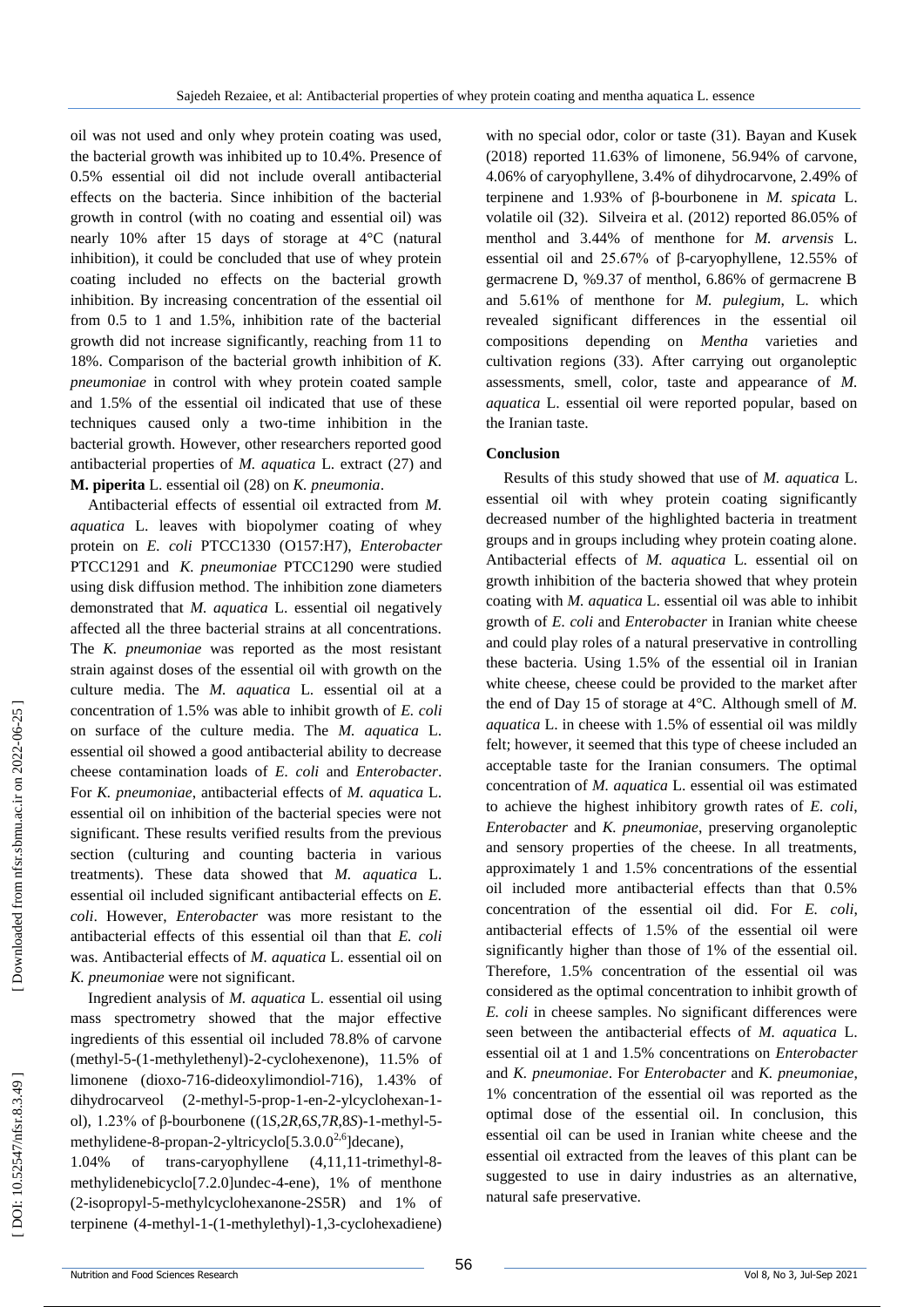# Acknowledgement

The authors wish to thank Offices of Vice Chancellor for Research of the Islamic Azad University, Qaemshahr and Shahrood Branches, for their experimental and analytical assistances in this study.

# Financial disclosure

The authors declare no personal or financial conflicts.

## **Authors' contributions**

The present study was resulted from S. R.'s master thesis. S. R. and F. A. contributed to experimental investigations and data collection. M. K. prepared necessary facilities for the experiments. F. A. contributed to the study as supervisor and M. K. as advisor. F. A. prepared the manuscript draft and all authors approved the final version of the manuscript.

# References

- 1. Huang T, Qian Y, Wei J, Zhou C. Polymeric antimicrobial food packaging and its applications. Polymers 2019; 11(3): 560 -77.
- 2. Irkin R, Esmer OK. Novel food packaging systems with natural antimicrobial agents. J Food Sci Technol 2015; 52(10): 6095 - 111.
- 3. Vergis J, Gokulakrishnan P, Agarwal RK, Kumar A. Essential oils as natural food antimicrobial agents: a review. Crit Rev Food Sci Nut 2015; 55(10): 1320 –23.
- 4. [Seydim](https://www.researchgate.net/scientific-contributions/8504940_AC_Seydim?_sg%5B0%5D=8a95nQGWe3EgqDOUC2dQ5fmdsyLdhG9_OI2NWpsbuM7YX0oYnNUWXyIR0N_5tgkY7Xr0PF8.B9WVVzoGRkp9rQg9HtwA_tS1UczNsHTKtEATExeH13D8nH5tf05daLx1gYmei0gKsLlVgZ12CyWzF-B7FtVosg&_sg%5B1%5D=hzkzzh73qLpEAkZrTiRpyvYmMUBap99WUpF9ADpHSjMFJr8UQMd6PqRCYVxfNge5OqtRKkY.YFzrozz350rI4O8ZysI9Vf6dAeDFgaAGkrmBsAWDW8O3aGOVq6P7V_d7thGBt7PmTuhjYvKCk_2fasIZ1r_Zxw) AC, [Sarikus](https://www.researchgate.net/scientific-contributions/73613317_G_Sarikus?_sg%5B0%5D=8a95nQGWe3EgqDOUC2dQ5fmdsyLdhG9_OI2NWpsbuM7YX0oYnNUWXyIR0N_5tgkY7Xr0PF8.B9WVVzoGRkp9rQg9HtwA_tS1UczNsHTKtEATExeH13D8nH5tf05daLx1gYmei0gKsLlVgZ12CyWzF-B7FtVosg&_sg%5B1%5D=hzkzzh73qLpEAkZrTiRpyvYmMUBap99WUpF9ADpHSjMFJr8UQMd6PqRCYVxfNge5OqtRKkY.YFzrozz350rI4O8ZysI9Vf6dAeDFgaAGkrmBsAWDW8O3aGOVq6P7V_d7thGBt7PmTuhjYvKCk_2fasIZ1r_Zxw) G. Antimicrobial activity of whey protein based edible films incorporated with oregano, rosemary and garlic essential oils. Food Res Int 2007; 39(5): 639 -44.
- 5. Tokur BK, Sert F, Aksun ET, Ozogul F. The effect of whey protein isolate coating enriched with thyme essential oils on trout quality at refrigerated storage (4  $\pm$  2°C). J Aqua Food [Pro Technol](https://www.tandfonline.com/toc/wafp20/current) 2016; 25(4): 585 -96.
- 6. Moosavi MH, Esmaeili S, Mostafavi S. Antibacterial effect of Mentha spicata essential oil on *Listeria monocytogenes* in traditional lighvan cheese. J Food Safety 2013; 33(4): 509 -14.
- 7. H T Zavareh SA, Ardestani F. Antibacterial effects of chitosan coating containing *Mentha aquatica* L. essence against *Escherichia coli*, *Staphylococcus aureus* and *Listeria monocytogenes* in Iranian white cheese. Int J Dairy Technol 2020; 73(3): 585 -93.
- 8. Beigmohammadi F, Peighambardoust SH, Hesari J, Peighambardoust SJ. Inhibition of Coliform bacteria in ultra filtered cheese packed in nanocomposite films containing cloisite30B metal nanoparticles. Nutr Food Sci Res 2018; 5(1): 23 -30.
- 9. Marcous A, Rasouli S, Ardestani F. Low -density polyethylene films loaded by titanium dioxide and zinc oxide nanoparticles as a new active packaging system against *Escherichia coli* O157:H7 in fresh calf minced meat. Pack Technol Sci 2017, a; 30: 693 -701.
- 10. Marcous A, Rasouli S, Ardestani F. Inhibition of *Staphylococcus aureus* growth in fresh calf minced meat using low density polyethylene films package promoted by

titanium dioxide and zinc oxide nanoparticles. J Particle Sci Technol 2017, b; 3: 1 -11.

- 11. Khorasany S, Azizi MH, Barzegar M, Hamidi Esfahani Z. A study on the chemical composition and antifungal activity of essential oil from *Thymus caramanicus*, *Thymus daenensis* and *Ziziphora clinopodiaides*. Nutr Food Sci Res 2016; 3(2): 35 -42.
- 12. Ramezanpour S, Ardestani F, Asadollahzadeh MJ. Combination effects of *Zataria multiflora*, *Laurus nobilis* and *Chamaemelum nobile* essences on pathogenic *E. coli* and determination of optimum formulation using fraction and factorial statistical method. Iranian J Med Microbiol 2016; 10(2): 56 -65.
- 13. Tong SY, Lim PN, Wang K, Thian ES. Development of a functional biodegradable composite with antibacterial properties. J Materials Technol 2018; 33(11): 754 –59.
- 14. Joyande H, Koravand F. The influence of enzymatic treatment time of microbial transglutaminase on the properties of edible film based on whey protein isolate. Iranian J Biosys Eng 2016; 47(3): 519 -27.
- 15. Perez -Gago MB, Krochta JM. Denaturation time and temperature effects on solubility, tensile properties and oxygen permeability of whey protein edible films. J Food Sci 2001; 66 ( 5): 705 –10.
- 16. Azhdarzadeh F, Hojjati M. Chemical composition and antimicrobial activity of life, ripe and unripe peel of bitter orange (*Citrus aurantium*) essential oils. Nutr Food Sci Res 2016; 3(1): 43 -50.
- 17. [Clements](https://www.ncbi.nlm.nih.gov/pubmed/?term=Clements%20A%5BAuthor%5D&cauthor=true&cauthor_uid=22555463) A, [Young](https://www.ncbi.nlm.nih.gov/pubmed/?term=Young%20JC%5BAuthor%5D&cauthor=true&cauthor_uid=22555463) JC, [Constantinou](https://www.ncbi.nlm.nih.gov/pubmed/?term=Constantinou%20N%5BAuthor%5D&cauthor=true&cauthor_uid=22555463) N, [Frankel](https://www.ncbi.nlm.nih.gov/pubmed/?term=Frankel%20G%5BAuthor%5D&cauthor=true&cauthor_uid=22555463) G. Infection strategies of enteric pathogenic *Escherichia coli*. Gut Microbes 2012; 3(2): 71 -87.
- 18. Martin RM, Bachman MA. Colonization, infection and the accessory genome of *Klebsiella pneumonia*. Frontiers Cellular Infection Microbiol 2018; 8(4): 1 -15.
- 19. Jha [P,](https://www.ncbi.nlm.nih.gov/pubmed/?term=Jha%20P%5BAuthor%5D&cauthor=true&cauthor_uid=27610316) [Kim](https://www.ncbi.nlm.nih.gov/pubmed/?term=Kim%20CM%5BAuthor%5D&cauthor=true&cauthor_uid=27610316) CM, [Kim](https://www.ncbi.nlm.nih.gov/pubmed/?term=Kim%20DM%5BAuthor%5D&cauthor=true&cauthor_uid=27610316) DM, Chung [JH](https://www.ncbi.nlm.nih.gov/pubmed/?term=Chung%20JH%5BAuthor%5D&cauthor=true&cauthor_uid=27610316) , [Yoon](https://www.ncbi.nlm.nih.gov/pubmed/?term=Yoon%20NR%5BAuthor%5D&cauthor=true&cauthor_uid=27610316) NR, Jha [B](https://www.ncbi.nlm.nih.gov/pubmed/?term=Jha%20B%5BAuthor%5D&cauthor=true&cauthor_uid=27610316) , [Kim](https://www.ncbi.nlm.nih.gov/pubmed/?term=Kim%20SW%5BAuthor%5D&cauthor=true&cauthor_uid=27610316) S W, [Jang](https://www.ncbi.nlm.nih.gov/pubmed/?term=Jang%20SJ%5BAuthor%5D&cauthor=true&cauthor_uid=27610316) SJ, [Ahn](https://www.ncbi.nlm.nih.gov/pubmed/?term=Ahn%20YJ%5BAuthor%5D&cauthor=true&cauthor_uid=27610316) YJ, [Chung](https://www.ncbi.nlm.nih.gov/pubmed/?term=Chung%20JK%5BAuthor%5D&cauthor=true&cauthor_uid=27610316) JK, [Jeon](https://www.ncbi.nlm.nih.gov/pubmed/?term=Jeon%20DY%5BAuthor%5D&cauthor=true&cauthor_uid=27610316) DY. Transmission of Enterobacter aerogenes septicemia in healthcare workers. Springerplus 2016; 5(1): 1397 -1400.
- 20. [Tavakolipour](https://onlinelibrary.wiley.com/action/doSearch?ContribAuthorStored=Tavakolipour%2C+Hamid) H, Kalbasi [-Ashtari](https://onlinelibrary.wiley.com/action/doSearch?ContribAuthorStored=Kalbasi-Ashtari%2C+Ahmad) A, [Mokhtarian](https://onlinelibrary.wiley.com/action/doSearch?ContribAuthorStored=Mokhtarian%2C+Mohsen) M. Effects of coating pistachio kernels with mixtures of whey protein and selected herbal plant extracts on growth inhibition of *Aspergillus flavus* and prevention of aflatoxin during storage. J Food Safety 2020; 40(1): 12711.
- 21. Riazi F, Zeynali F, Hoseini E, Behmadi H. Determination of the minimum inhibitory concentration of the Barberry extract and the dried residue of red grape and their effects on the growth inhibition of sausage bacteria by using response surface methodology (RSM) . [Nutr](file:///C:/Users/m_hoseini/هانی%20تباییInternational%20journal%20of%20Dairy%20Technology/Journal%20of%20Microbiological%20Methods) Food Sci Res 2015; 2(4): 55 -63.
- 22. McFarland JMD. The nephelometer: an instrument for estimating the number of bacteria in suspensions used for calculating the opsonic index and for vaccines. J American Med Associat 1907; 14: 1176 -8.
- 23. [A Khan](https://www.ncbi.nlm.nih.gov/pubmed/?term=Khan%20ZA%5BAuthor%5D&cauthor=true&cauthor_uid=31058811) Z, [F Siddiqui](https://www.ncbi.nlm.nih.gov/pubmed/?term=Siddiqui%20MF%5BAuthor%5D&cauthor=true&cauthor_uid=31058811) M, [Park](https://www.ncbi.nlm.nih.gov/pubmed/?term=Park%20S%5BAuthor%5D&cauthor=true&cauthor_uid=31058811) S. Current and emerging methods of antibiotic susceptibility testing. [Diagnostics](https://www.ncbi.nlm.nih.gov/pmc/articles/PMC6627445/)  [\(Basel\)](https://www.ncbi.nlm.nih.gov/pmc/articles/PMC6627445/) 2019; 9(2): 49.
- 24. Carvalho M, Albano H, Teixeira P. In vitro antimicrobial activities of various essential oils against pathogenic and spoilage microorganisms. J Food Quality Hazards Control 2018; 5, 41 -8.